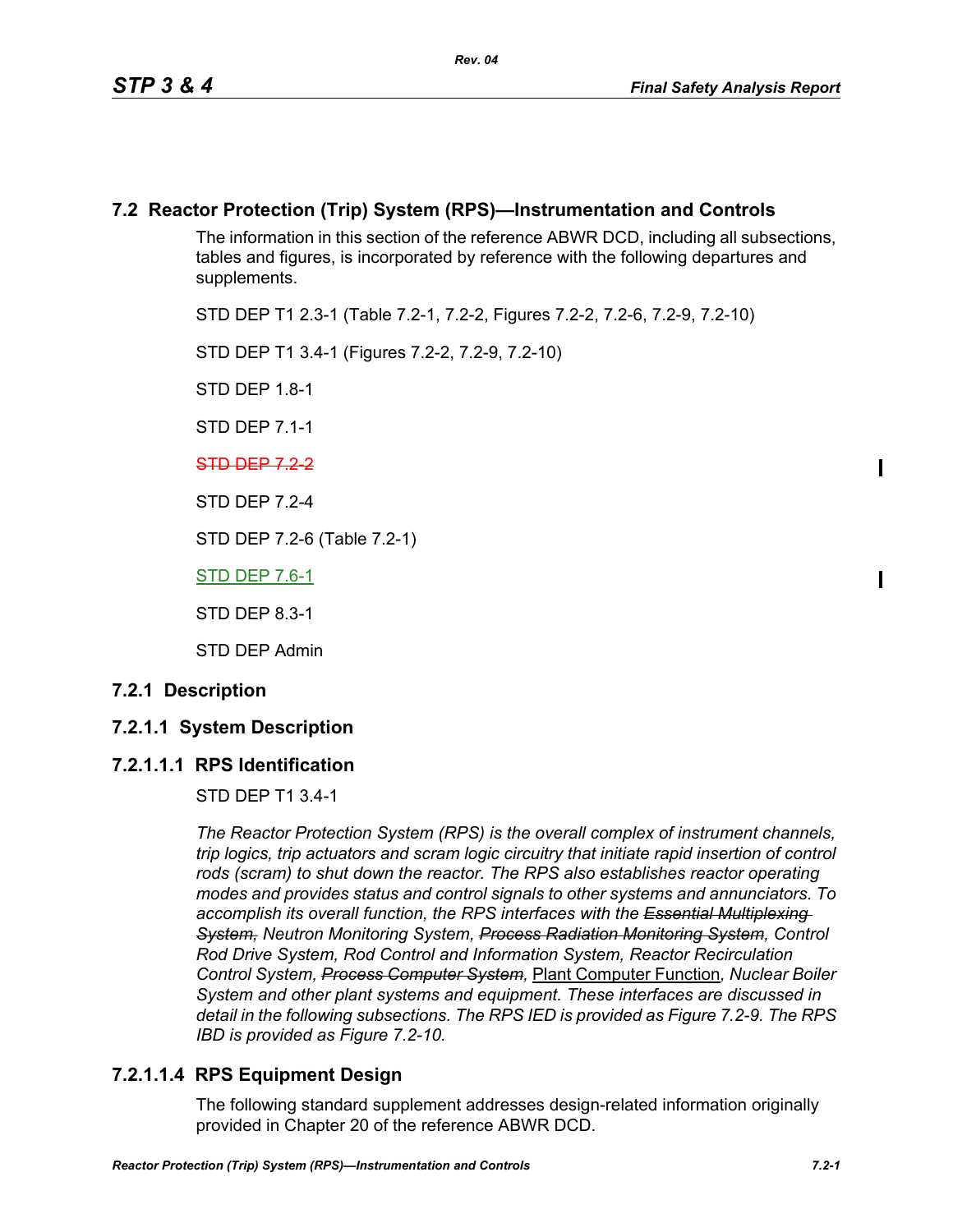ı

The RPS design will utilize proven technology to ensure that a sufficient failure rate history is available to support reliability goals.

## **7.2.1.1.4.1 General RPS Equipment**

STD DEP T1 3.4-1

#### STD DEP 7.2-2

STD DEP Admin

*The RPS equipment is divided into four redundant divisions of sensor (instrument) channels, trip logics and trip actuators, and two divisions of manual scram controls and scram logic circuitry. The sensor channels, divisions of trip logics, divisions of trip actuators and associated portions of the divisions of scram logic circuitry together constitute the RPS scram and air header dump (backup scram) automatic initiation logic. The divisions of manual scram controls and associated portions of the divisions of scram logic circuitry together constitute the RPS scram and air header dump manual initiation logic. The automatic and manual scram initiation logics are independent of each other. RPS equipment arrangement is shown in Figure 7.2-2.*

*(1) Sensor Channels*

*Equipment within a sensor channel includes primarily sensors (transducers or switches), multiplexers and digital trip modules (DTMs)* trip functions (DTFs)*. The sensors within each channel monitor plant variables (Subsection 7.2.1.1.4.2)* and *send either analog or discrete output to remote multiplexer units (RMUs) within the associated division of Essential Multiplexing System (EMS)* the DTF. *Each division of the EMS performs analog-to-digital conversion on analog signals and sends the digital or digitized analog output values of all monitored variables to the DTM within the associated RPS sensor channel. The DTM* DTF *in each sensor channel compares individual monitored variable values with trip setpoint values and for each variable sends a separate, discrete (trip/no trip) output signal to all four divisions of trip logics.*

*All equipment within a sensor channel is powered from the same division of Class 1E power source. However, different pieces of equipment may be powered from separate DC power supplies. Within a sensor channel, sensors themselves may belong to the RPS or may be components of another system. Signal conditioning and distribution performed by the RMUs is a function of the EMS and is discussed in Section 7A.2.*

*(2) Divisions of Trip Logics*

*Equipment within a division of trip logic includes primarily manual switches, bypass units (BPUs)*bypass interlock functions*, trip logic units*functions *(TLUs*TLFs*) and output logic units (OLUs). The various manual switches provide the operator means to modify the RPS trip logic for special operation,*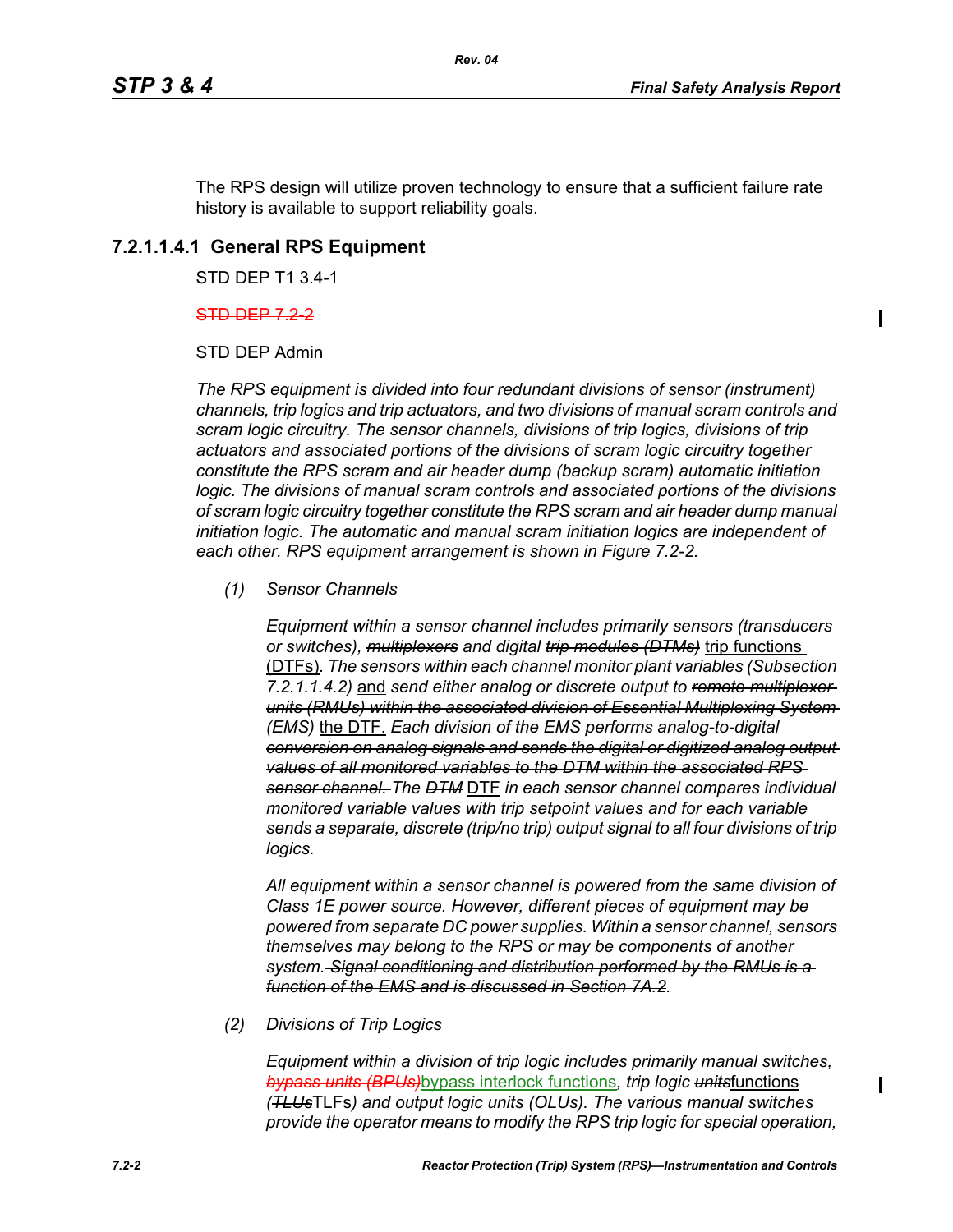*maintenance, testing and reset. The BPUs*bypass interlock functions enforce restrictions on bypassing multiple divisions of related functions. The bypass interlock functions *perform bypass and interlock logic for the channel sensors bypass, main steamline isolation trip special bypass and division trip logic unit bypass. These three bypasses are all manually initiated through individual keylock*bypass *switches within each of the four divisions. Each BPU*bypass switch *sends a separate bypass signal for all four channels to the TLU*TLF *in the same division for channel sensors bypass and MSL isolation trip special bypass. Each BPU*bypass switch *sends the TLU*TLF *bypass signal to the OLU in the same division.*

*The TLUs* TLFs *perform automatic scram initiation logic based on reactor operating mode, channel and division trip conditions and bypass conditions. Each TLU*TLF *receives bistable* bypass *input signals from the BPU*bypass switch *and various switches in the same division and receives isolated bistable* trip *inputs from all four sensor channels* of RPS *and divisions of the NMS.*

*The OLUs perform division trip, seal-in, reset and trip test function. Each OLU receives bypass inputs from the BPU*bypass switch*, trip inputs from the TLU*TLF *and various manual inputs from switches within the same division and provides discrete trip outputs to the trip actuators in the same division. Each OLU also receives an isolated discrete division trip reset permissive signal from equipment associated with one of the two divisions of scram logic circuitry.*

*All equipment within a division of trip logic is powered from the same division of Class 1E power source. However, different pieces of equipment may be powered from separate DC power supplies, and the BPU, TLU*TLF *and OLU within a division must be powered from separate DC power supplies.*

#### *(3) Divisions of Trip Actuators*

*Normally closed* open *relay contacts are arranged in the scram logic circuitry between the air header dump valve solenoids and air header dump valve solenoid 125 VDC power source such that, when in a tripped state (coil deenergized* energized*), the relays will cause energization of the air header dump valve solenoids (air header dump initiation). All relays within a division interconnect with relays in all other divisions into two separate two-out-of-four air header dump logic arrangements (Figure 7.2-8).*

#### **7.2.1.1.4.2 Initiating Circuits**

STD DEP T1 2.3-1 STD DEP T1 3.4-1 STD DEP 7.2-4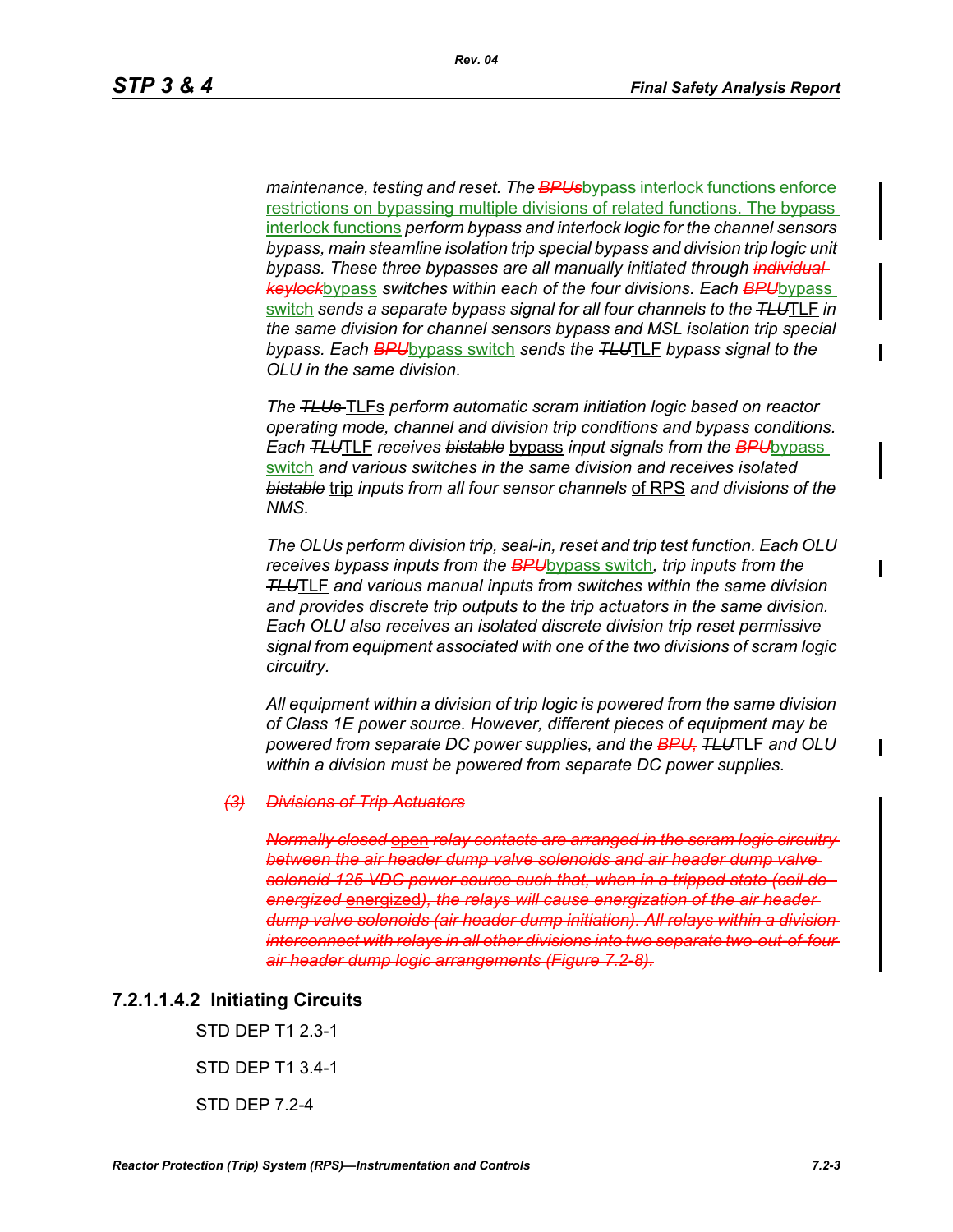## STD DEP 7.6-1

STD DEP Admin

*The RPS will initiate a reactor scram when any one or more of the following conditions occur or exist within the plant:*

### *(7) High Main Steamline Radiation* Not Used

*The systems and equipment that provide trip and scram initiating inputs to the RPS for these conditions are discussed in the following subsections. With the exception of the NMS (1) and PRRM (7), and the TB-trips* TB-trip *(5 and 7) all of the building signals (9) and (10), all of the other systems provide sensor outputs through the EMS* to the DTF*. Analog-to-digital conversion of these sensor output values is done by EMS* DTF *equipment. NMS and PRRM trip signals are provided directly to the RPS by the NMS and PRRM trip logic units* function*. The turbine building signals 9 and 10 are hardwired to connections in the control building. The TB-trips* TB-trip *(5 and 7) are*is *provided through hardwired connections.*

*(1) Neutron Monitoring System (NMS)*

*Each of the four divisions of the NMS equipment provides separate, isolated, bistable SRNM trip and APRM trip signals to all four divisions of RPS trip logics (Figure 7.2-5).*

*(b) APRM Trip Signals*

*The APRMs of the NMS provide trip signals to the RPS to cover the range of plant operation from a few percent to greater than reactor rated power. Five*Six *conditions monitored as a function of the NMS comprise the APRM trip logic output to the RPS. These conditions are high neutron flux, high simulated thermal power, APRM inoperative, oscillation power range monitor (ORPM) trip,* OPRM Inoperative, or *reactor core flow rapid coastdown. The specific condition within the NMS that caused the APRM trip output is not detectable within the RPS.*

*(c) OPRM Trip Signals*

*The OPRM is a functional subsystem of the APRM in each of the four APRM channels. The OPRM trip outputs are combined with other*described with the *APRM trip signals to produce the final RPS trip signal*above*. The OPRM detects thermal hydraulic instability; its RPS trip function suppresses neutron flux oscillation prior to the violation of safety thermal limits.*

- *(2) Nuclear Boiler System (NBS) (Figure 7.2-6)*
	- *(a) Reactor Pressure*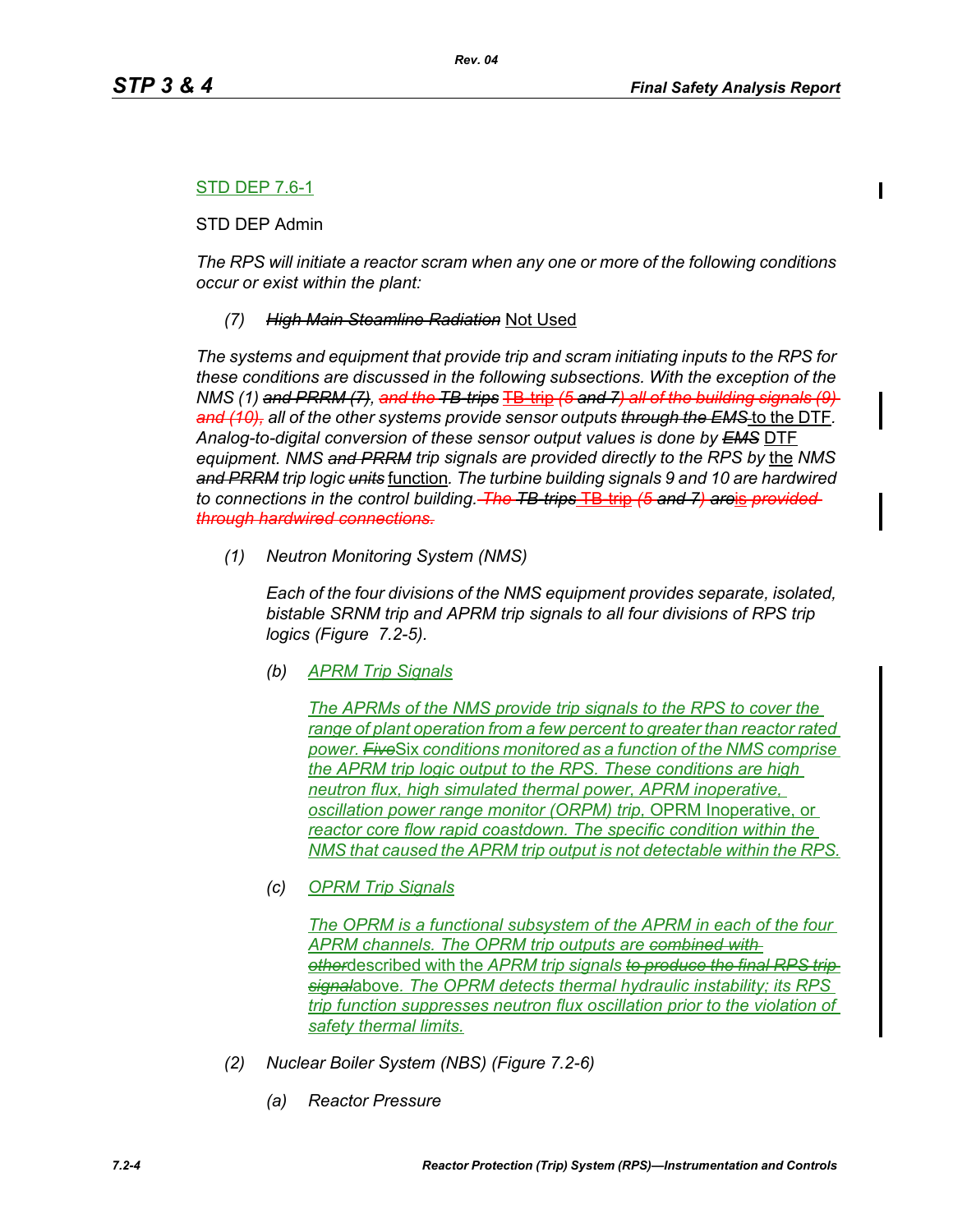*Reactor pressure is measured at four physically separated locations by locally mounted pressure transducers. Each transducer is on a separate instrument line and provides analog equivalent output through the EMS to the DTM* DTF *in one of four RPS sensor channels. The pressure transducers and instrument lines are components of the NBS.*

*Rev. 04*

*(b) Reactor Water Level*

*Reactor water level is measured at four physically separated locations by locally mounted level (differential pressure) transducers. Each transducer is on a separate pair of instrument lines and provides analog equivalent output through the EMS to the DTM* DTF *in one of the four RPS sensor channels. The level transducers and instrument lines are components of the NBS.*

*(c) Drywell Pressure*

*Drywell pressure is measured at four physically separated locations by locally mounted pressure transducers. Each transducer is on a separate instrument line and provides analog equivalent output through the EMS to the DTM* DTF *in one of the four RPS sensor channels of the NBS.*

*(d) Main Steamline Isolation (Figure 7.2-4)*

*Each of the four main steamlines can be isolated by closing either the inboard or the outboard isolation valve. Separate position switches on both of the isolation valves of one of the main steamlines provide bistable output through the EMS to the DTM* DTF *in one of the four RPS sensor channels. Each main steamline is associated with a different RPS sensor channel. The main steamline isolation valves and position switches are components of the NBS.*

*(e) High Suppression Pool Temperature*

*Suppression pool temperature is measured at four physically separated locations by locally mounted sensors. Each sensor is on a separate instrument line and provides analog equivalent of suppression pool temperature to the EMS which,* These sensors are monitored by divisional I/O devices which digitize the signals and*, in turn,* provide *provides digitized suppression pool temperature data to the suppression pool* temperature *monitoring (SPTM) module of SSLC* the reactor trip and isolation system (RTIS)*. SSLC* The SPTM module*, after process*ing *and averaging the data, provides* the *trip signal to the corresponding RPS divisional DTM* DTF*, when the calculated average temperature exceeds the setpoint.*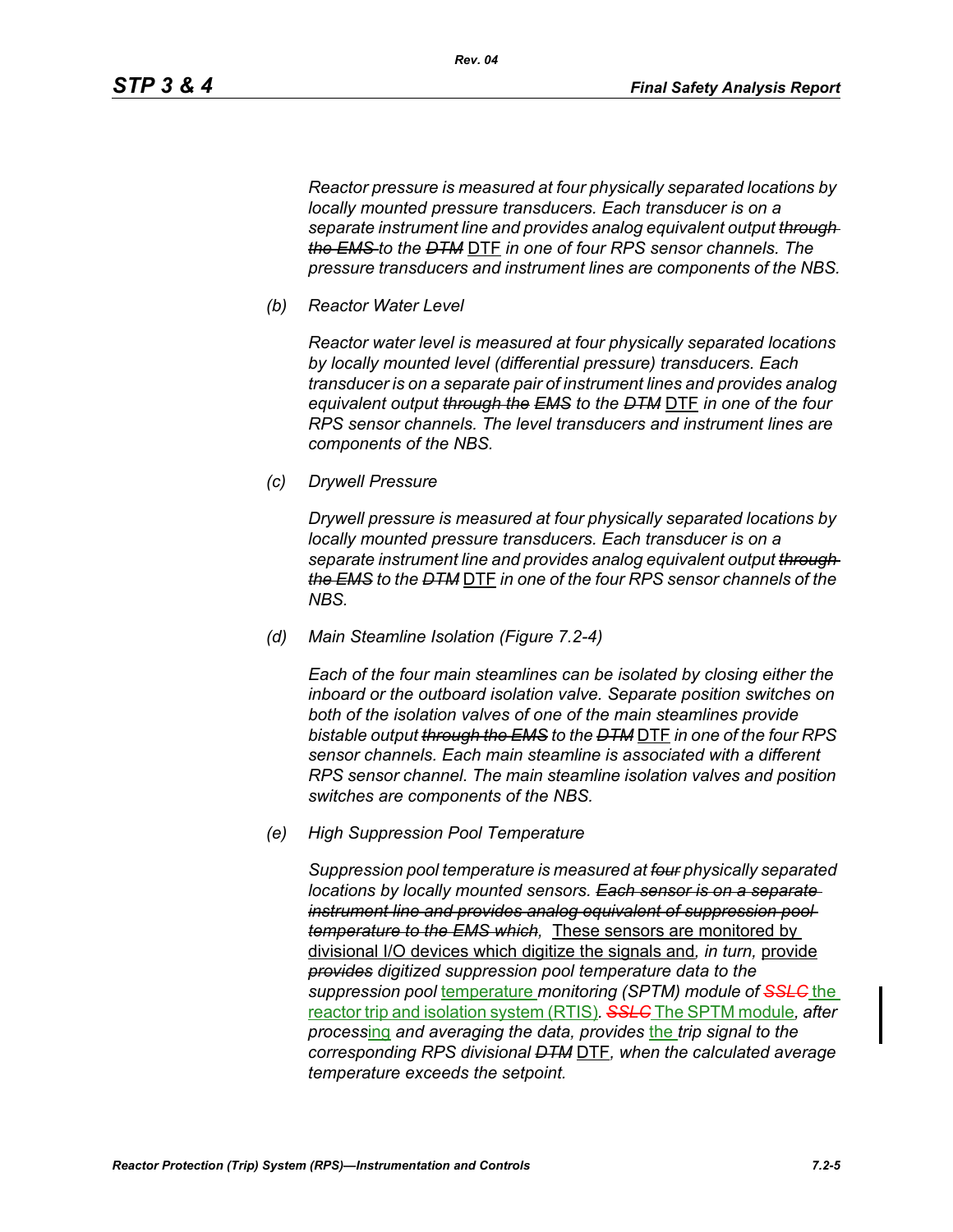- *(3) Control Rod Drive (CRD) System (Figure 7.2-6)*
	- *(a) CRD Charging Header Pressure*

*CRD charging header pressure is measured at four physically separated locations by locally mounted pressure transducers. Each transducer is on a separate instrument line and provides analog equivalent output through the EMS to the DTM* DTF *in one of the four RPS sensor channels. The pressure transducers and instrument lines are components of the CRD System.*

- *(4) Process Radiation Monitoring (PRM) System (Figure 7.2-6)* Not Used
	- *(a) Main Steamline Radiation*

*Main steamline radiation is measured by four separate radiation monitors. Each monitor is positioned to measure gamma radiation in all four main steamlines. The PRM System then provides a separate bistable output to the DTM in each of the four RPS sensor channels. The radiation monitors and associated equipment that determine whether or not main steamline radiation is within acceptable limits are components of the PRM System.*

- *(6) Reactor Protection System (Figure 7.2-3)*
	- *(a) Turbine Stop Valve Closure*

*Turbine stop valve closure is detected by separate valve stem position switches on each of the four turbine stop valves. Each position switch provides bistable output through hard-wired connections to the DTM* DTF *in one of the four RPS sensor channels. The turbine stop valves are components of main turbine; however, the position switches are components of the RPS.*

*(b) Turbine Control Valve Fast Closure*

*Low hydraulic trip system oil pressure is detected by separate pressure switches on each of the four turbine control valve hydraulic mechanisms. Each pressure switch provides bistable output through hard-wired connections to the DTM* DTF *in one of the four RPS sensor channels. The turbine control valve hydraulic mechanisms are components of the main turbine; however, the position and pressure switches are components of the RPS.*

*(c) Manual Scram*

*Two manual scram switches or the reactor mode switch provide the means to manually initiate a reactor scram independent of conditions within the sensor channels, divisions of trip logics and divisions of trip*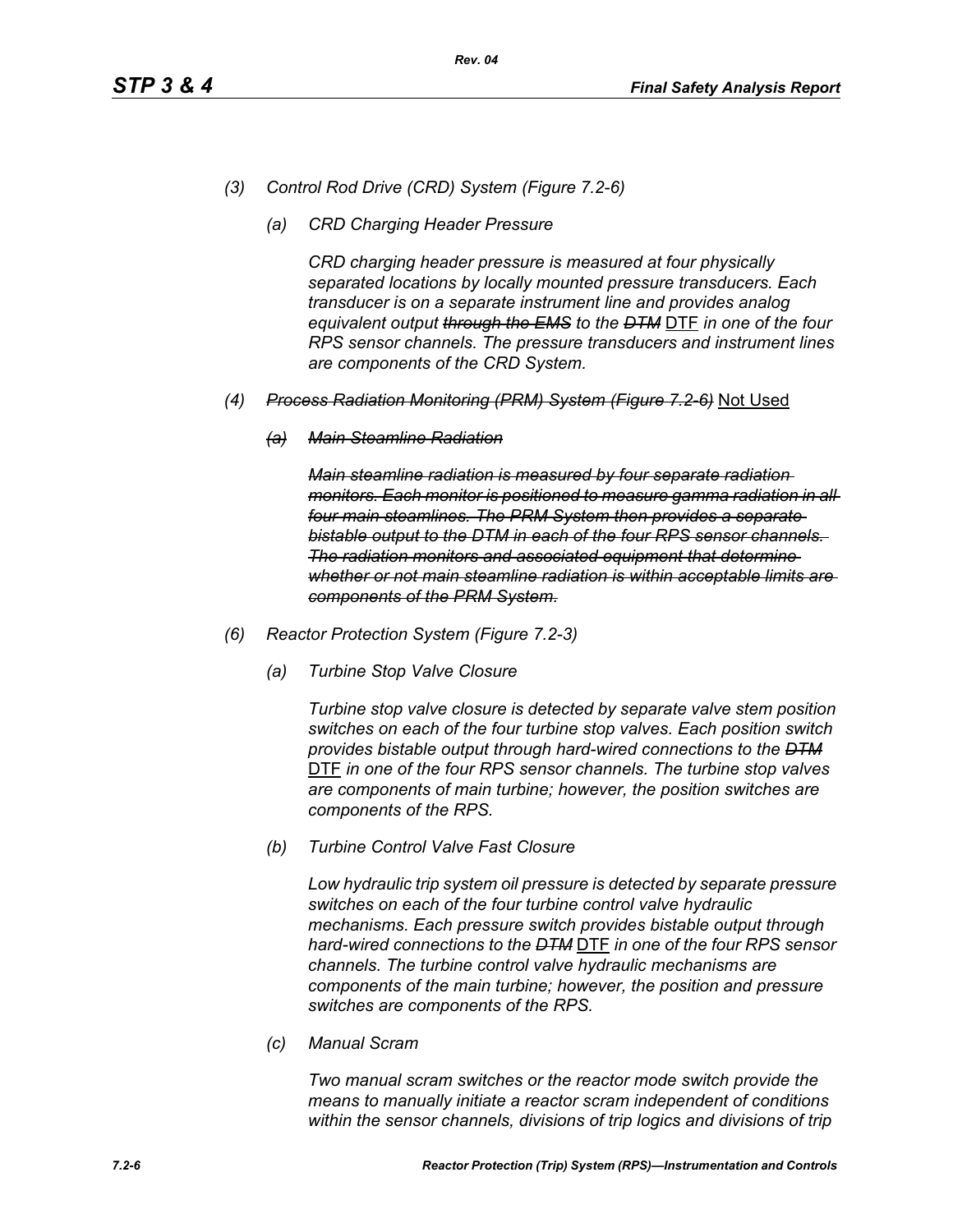*actuators. Each manual scram switch is associated with one of the two divisions of actuated load power.* 

*Rev. 04*

*In addition to the scram initiating variables monitored by the RPS, one bypass initiating variable is also monitored.*

### **7.2.1.1.4.3 RPS Logic**

STD DEP T1 2.3-1

STD DEP T1 3.4-1

*(2) Division Trip Logic Unit*Function *Bypass*

*A separate, manual, keylock switch in each of the four divisions provides means to bypass that division's trip unit*function *output to the scram logic. The effect of the division trip logic bypass is to reduce the scram logic to a coincidence of two out of three tripped divisions. Interlocks between the four division trip logic bypasses prevent bypass of any two or more division trip logics at the same time. Once a bypass of one division of trip logic has been established, bypasses of any of the remaining three division trip logics are inhibited.*

*(4) Trip Logic and Operating Bypasses*

*High Main Steamline Radiation Trip (Figure 7.2-6)*

*A high main steamline radiation trip will occur in each division of trip logic when a main steamline radiation trip condition exists in any two or more unbypassed sensor channels. There are no operating bypasses associated with this trip function.*

### **7.2.1.1.4.4 Redundancy and Diversity**

#### STD DEP T1 3.4-1

*Instrument sensing lines from the reactor vessel are routed through the drywell and terminate outside the primary containment. Instruments mounted on instrument racks in the four quadrants of the Reactor Building sense reactor vessel pressure and water level from this piping. Valve position switches are mounted on valves from which position information is required. The sensors for RPS signals from equipment in the Turbine Building are mounted locally. The four battery-powered inverters and divisional 120 VAC power suppliers for the SSLC and RPS are located in an area where they can be serviced during reactor operation. Sensor signals (via the multiplex network) and power cables are routed to four SSLC* RTIS *cabinets (in which RPS components are located) in the divisional electrical compartments. One logic cabinet is used for each division.*

I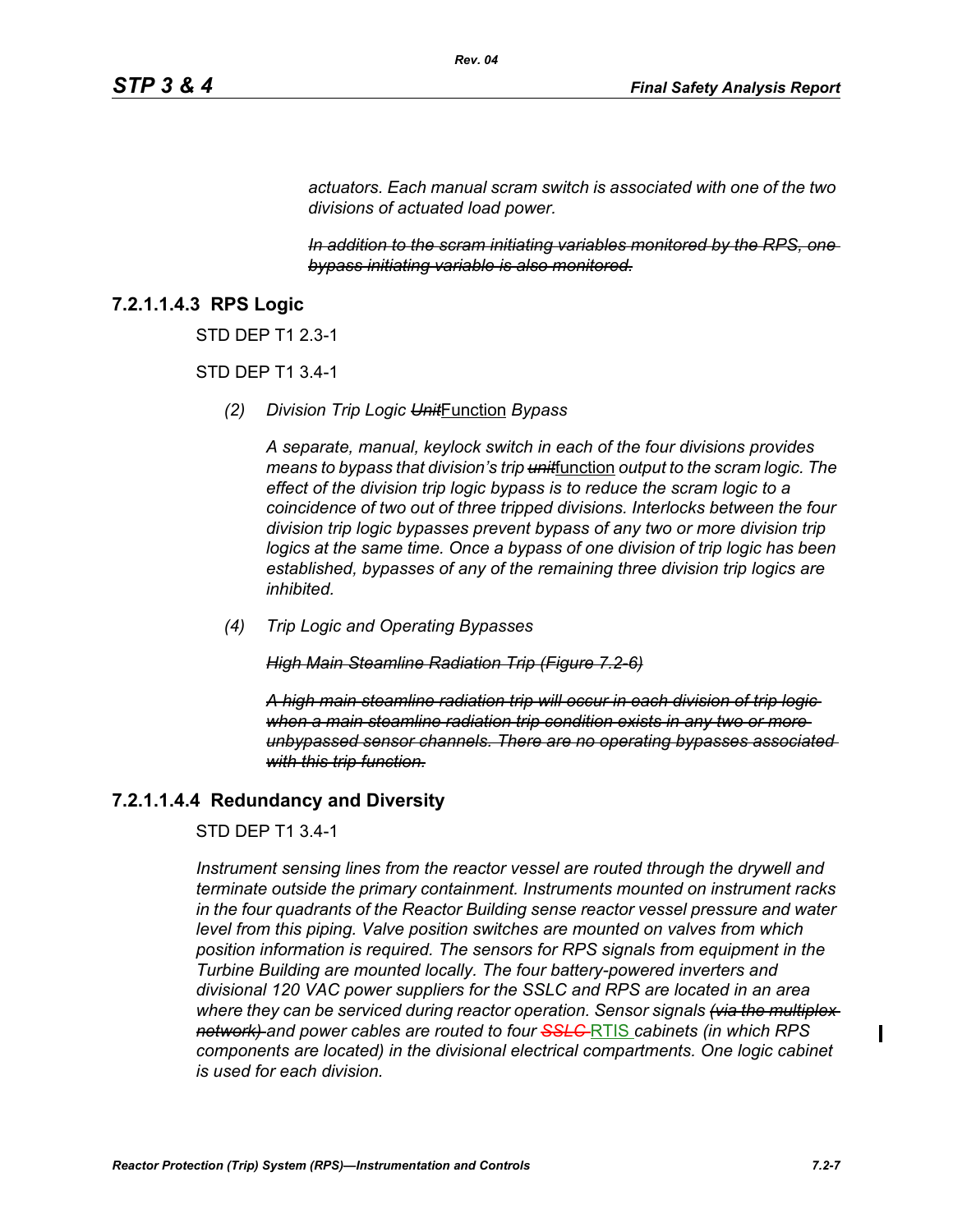## **7.2.1.1.4.6 Separation**

STD DEP T1 3.4-1

*Four independent sensor channels monitor the various process variables listed in Subsection 7.2.1.1.4.2. The redundant sensor devices are separated so that no single failure can prevent a scram. The arrangement of RPS sensors mounted in local racks is shown in Figure 7.2-2. Locations for local RPS racks and panels are shown on the instrument location drawings provided in Section 1.7. Divisional separation is also applied to the Essential Multiplexing System (EMS) Dwhich provides data highways for the sensor input to the logic units. Physically separated cabinets are provided for the four scram logics. Fiber optic cable routing from remote multiplexing units (RMUs) remote digital logic controllers to control room equipment is shown in raceway plans provided by reference in Section 1.7. The criteria for separation of sensing lines and sensors are discussed in Section 7.1.*

*RPS inputs to annunciators, recorders, and the* plant *computer* function (PCF) *are arranged so that no malfunction of the annunciating, recording, or computing equipment* or the PCFs *can functionally disable the RPS. Direct signals from RPS sensors are not used as inputs to annunciating or data logging equipment* or the PCFs*. Electrical isolation is provided between the primary signal and the information output by fiber-optic cable interfaces.*

## **7.2.1.1.6 Operational Considerations**

### **7.2.1.1.6.1 Reactor Operator Information**

STD DEP T1 3.4-1

*(2) Annunciators*

*Each RPS trip channel input is provided to the Containment Cooling System (CCS) annunciator system* annunciated *through isolation devices. Trip logic trips, manual trips, and certain bypasses also signal the annunciator system.*

*(3) Computer Alarms*

*A*The plant *computer printout*function (PCF) display *identifies each tripped channel; however, status indication at the RPS trip channel device may also be used to identify the individual sensor that tripped in a group of sensors monitoring the same variable.* 

*Upon detection of a status change of any of the preselected sequential events contacts, the sequence-of-events log shall be initiated and shall signal the beginning of an event. This log will include both NSSS and BOP inputs. Changes of state received 5 milliseconds or more apart* for BOP systems and approximately 25 milliseconds or more apart for NSSS systems *are sequentially differentiated on the printed log, together with time of occurrence, which shall be printed in hours, minutes, seconds, and milliseconds. Use of the alarm typewriter and computer is not required for*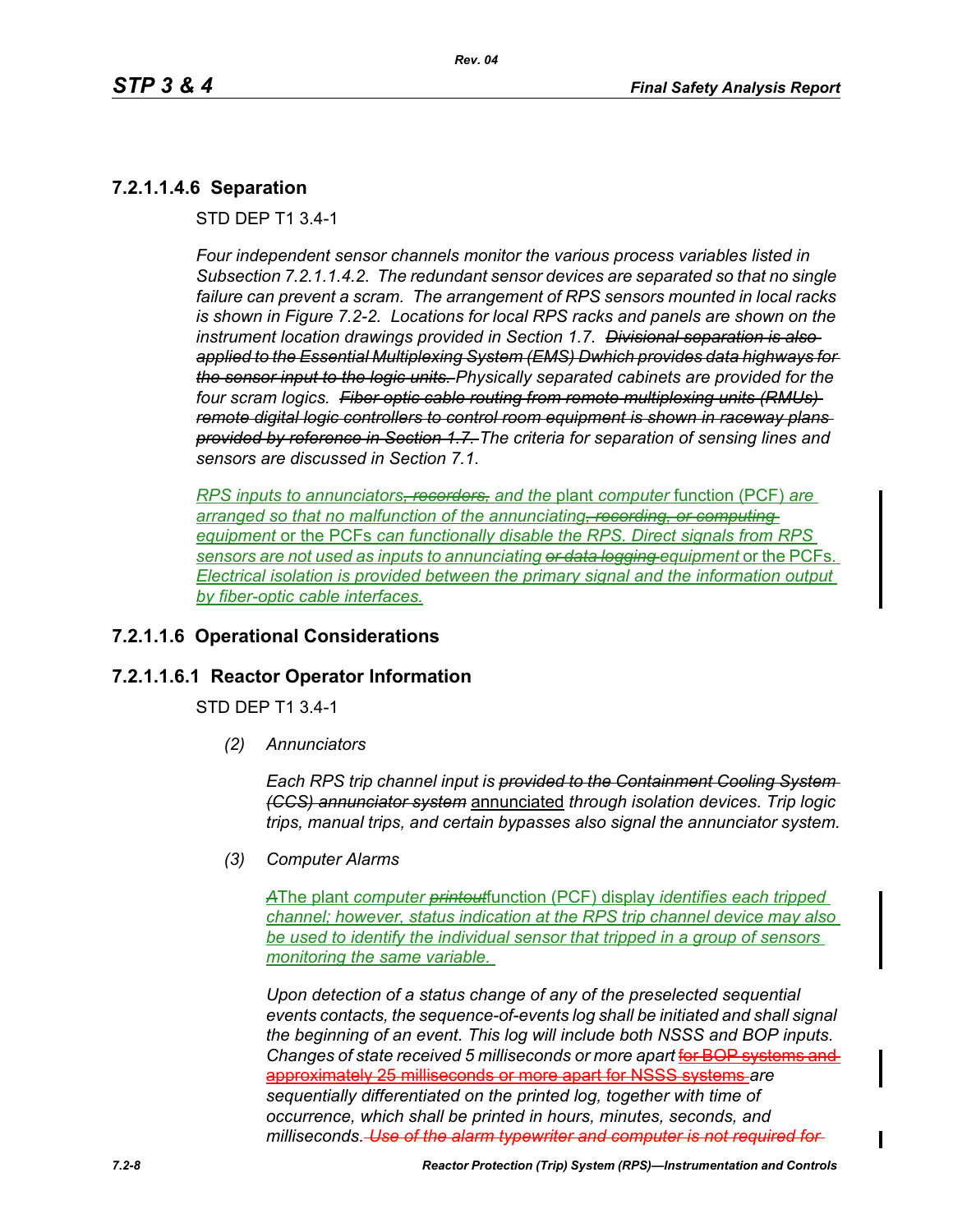plant safety. The printout of trips is particularly useful in routinely verify *correct operation of pressure, level, and valve position switches as trip points are passed during startup, shutdown, and maintenance operations.*

## **7.2.1.1.7 Setpoints**

STD DEP T1 2.3-1

*Instrument ranges are chosen to cover the range of expected conditions for the variable being monitored. Additionally, the range is chosen to provide the necessary accuracy for any required setpoints and to meet the overall accuracy requirements of the channel.*

*(9) Main Steamline High Radiation* Not Used

*High radiation in the vicinity of the main steamlines may indicate a gross fuel failure in the core. When high radiation is detected near the steamlines, a scram is initiated to limit release of fission products from the fuel. The high radiation trip setting is selected high enough above background radiation levels to avoid spurious scrams yet low enough to promptly detect a gross release of fission products from the fuel. More information on the trip setting is available in Section 7.3.*

## **7.2.1.1.10 Main Control Room Area**

### STD DEP T1 3.4-1

*Virtually all hardware within the RPS design scope is located within the four separate and redundant* reactor trip and isolation system (RTIS) cabinets of the *safety system logic and control (SSLC)* system *cabinets in the main control room, except the instrumentation for monitoring turbine stop valve closure and turbine control valve fast closure, and turbine first-stage pressure. The panels are mounted on four separate control complex system steel floor sections which, in turn, are installed in the main control room. The major control switches are located on the principal console.*

## **7.2.1.1.11 Control Room Cabinets and Their Contents**

STD DEP Admin

STD DEP T1 3.4-1

*The SSLC logic* RTIS *cabinets* of SSLC*, which contain* containing *the RPS*RTIS *for Divisions I, II, III, and IV, include a vertical board* input signal cards *for each division. The vertical boards* ISICs input signal cards *contain digital and solid-state discrete and integrated circuits used to condition signals transferred to the SSLC*RTIS *from the EMS. They also contain combinational and sequential logic circuits for the initiation of safety actions and/or alarm annunciation, isolators for electrical and physical separation of circuits used to transmit signals between redundant safety systems or between safety and non-safety systems, and system support circuits such as power supplies, automatic testing circuits, etc. Load drivers with solid-state switching outputs*   $\blacksquare$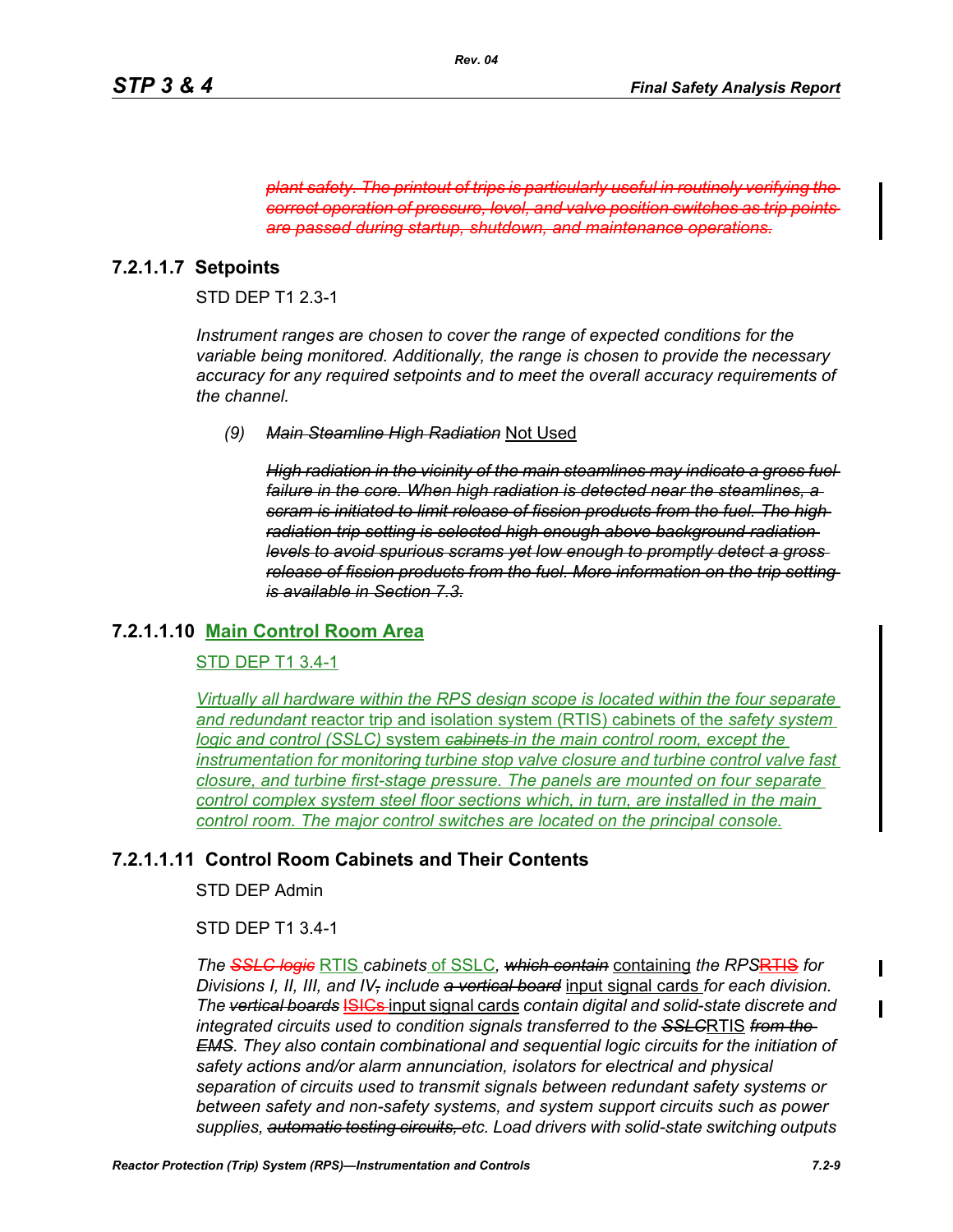*for actuation solenoids, motor control centers, or switchgear may be located in the control room.*

*Rev. 04*

### **7.2.1.2 Design Bases**

STD DEP T1 3.4-1

STD DFP 18-1

STD DEP 7.1-1

STD DEP 8.3-1

STD DEP Admin

*Design bases information requested by IEEE-279*603 *is discussed in the following paragraphs. These IEEE-279*603 *design bases aspects are considered separately from those more broad and detailed design bases for this system cited in Subsection 7.1.2.2.*

*(3) Sensors*

*A minimum number of LPRMs per APRM are required to provide adequate protective action. This is the only variable that has spatial dependence (IEEE-*279603*, Paragraph* 3.34.6.

#### *(4) Operational Limits*

**Operational limits for each safety related variable trip setting are selecte** *with sufficient margin to avoid a spurious scram. It is then verified by analysis that the release of radioactive material following postulated gross failure of the fuel or the reactor coolant pressure boundary is kept within acceptable bounds. Design basis operational limits in Chapter 16 are based on operating experience and constrained by the safety design basis and the safety analyses.*

*(5) Margin Between Operational Limits*

*The margin between operational limits and the limiting conditions of operation (scram) for the Reactor Protection System are described in Chapter 16 . The margin includes the maximum allowable accuracy error, sensor response times, and sensor setpoint drift.*

*(6) Levels Requiring Protective Action*

*Levels requiring protective action are provided in Chapter 16. These levels are design basis setpoints and are at least as limiting as the limiting safety system settings provided in Chapter 16* .

*(7) Ranges of Energy Supply and Environmental Conditions*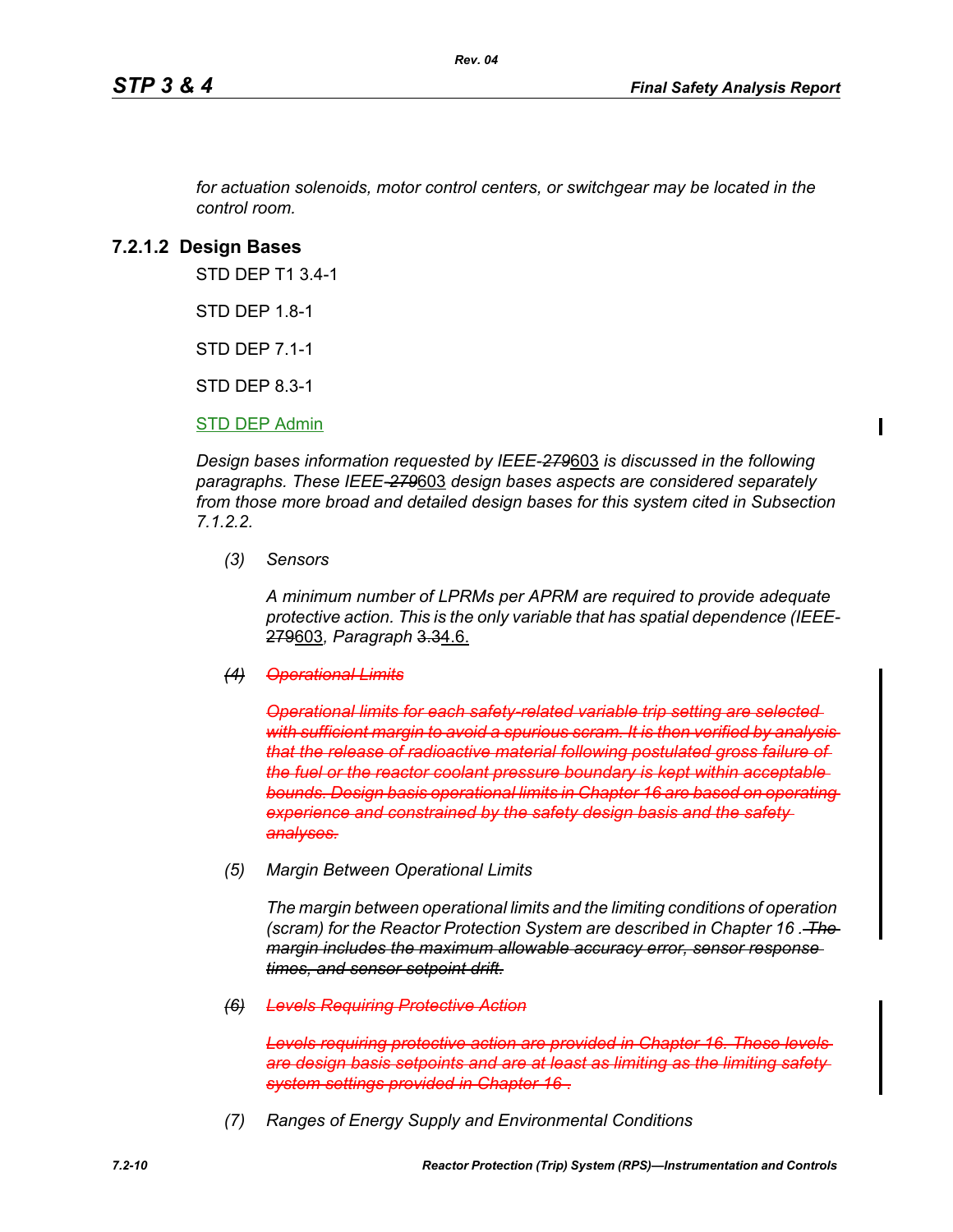*The RPS 120 VAC power is provided by the four battery-powered inverters, for the SSLC, each with an alternate Class 1E 120 VAC supply. The batteries, which are designed for a two-hour minimum capacity, have sufficient stored energy to ride through switching transients in the switch yards in order to prevent switching transients from causing a scram. The alternate sources of 120V power are provided to each SSLC bus from transformers powered from the 6.9 kV* 4.16kV *emergency diesel generators. Since there are three diesel generators, the fourth division alternate power originates from the first*second *division diesel.*

- *(8) Unusual Events*
	- *(d) Fires*

*To protect the RPS in the event of a postulated fire, the RPS trip logics are contained within the four separate independent SSLC*divisional *cabinets. The separation of the cabinets and their individual steel construction assures that the RPS functions will not be prevented by a postulated fire within any of the divisional panels. Incombustible or fire retardant materials are used as much as possible. The use of separation and fire barriers ensures that even though some portion of the system may be affected, the RPS will continue to provide the required protective action (Section 9.5).*

*(9) Performance Requirements*

*A logic combination (two out of four) of instrument channel trips actuated by abnormal or accident conditions will initiate a scram and produce independent logic seal-ins within each of the four logic divisions. The trip conditions will be annunciated and recorded on the process computer* PCF*. The trip seal-in will maintain a scram signal condition at the CRD System terminals until the trip channels have returned to their normal operating range and the seal-in is manually reset by operator action. Thus, once a trip signal is present long enough to initiate a scram and the seal-ins, the protective action will go to completion.*

### **7.2.2.1 Conformance to Design Bases Requirements**

STD DEP T1 2.3-1

STD DEP T1 3.4-1

STD DEP 7.1-1

*(1) Design Bases 7.1.2.2(1)(a)*

*Table 7.2-1 provides a listing of the sensors selected to initiate reactor scrams and delineates the range for each sensor. Setpoints, and accuracy and response time can be found in Chapter 16* The methods for calculating setpoints are described in Chapter 16. Response times are included in the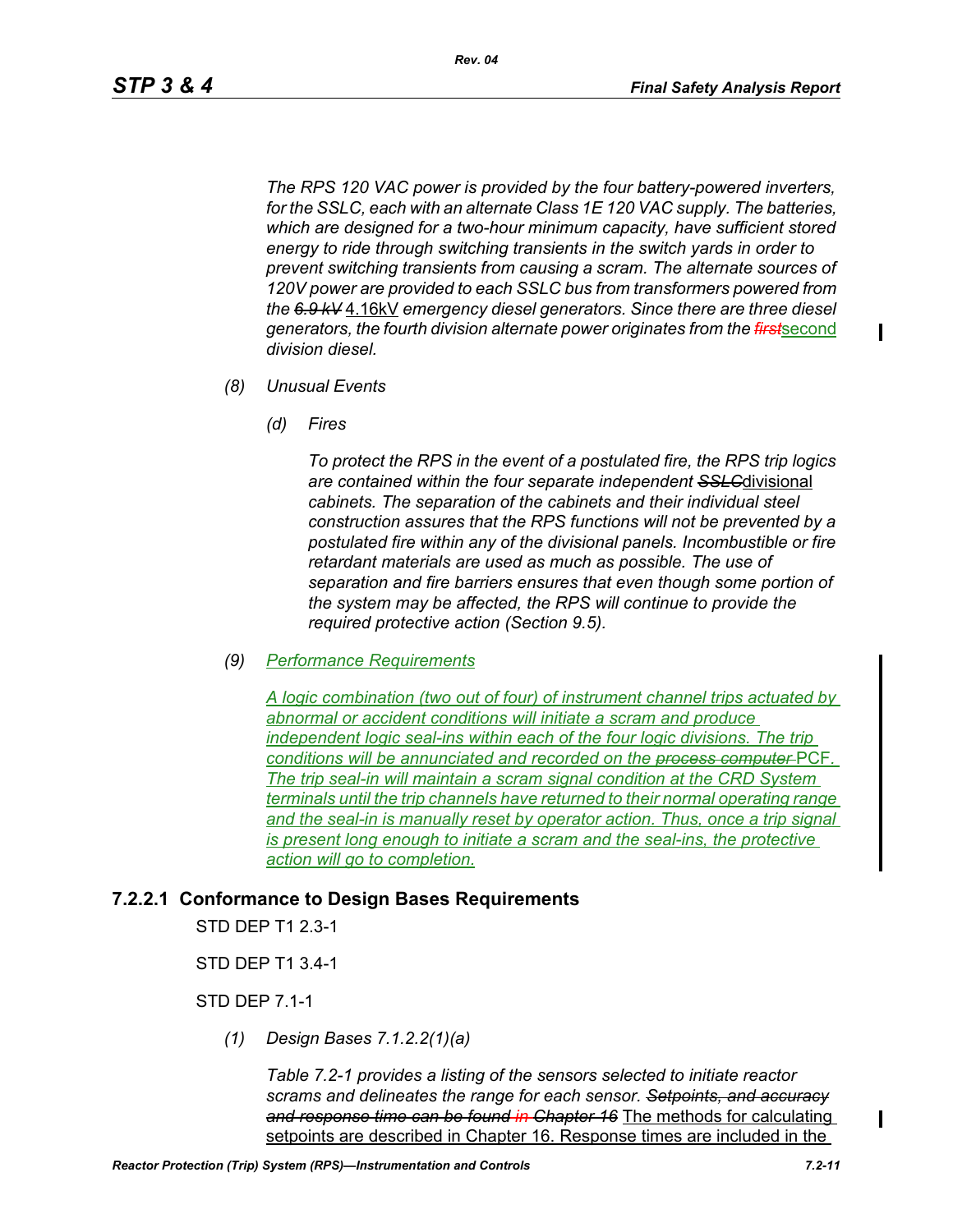ı

analysis calculation for the design limit. *This information establishes the precision of the RPS variable sensors.*

*(3) Design Basis 7.1.2.2(1)(c)*

*The scram initiated by the main steamline radiation monitoring system* isolation valve closure *and reactor vessel low-water level* (Level 3) *satisfactorily limits the radiological consequences of gross failure of the fuel or RCPB. (Chapter 15 evaluates gross failure of the fuel and RCPB). In no case does the release of radioactive material to the environs result in exposures which exceed the guidelines of applicable published regulations.*

*(7) (6) RPS Design Basis 7.1.2.2.1(1)(g) through (n)*

*The RPS is designed so that it is only necessary for trip variables to exceed their trip setpoints for sufficient length of time to trip the digital trip modules* functions *and seal-in the associated trip logic. Once this is accomplished, the scram will go to completion regardless of the state of the variable which initiated the protective action.*

*The ability of the RPS to function properly with a single failure is discussed in Subsection 7.2.1.2* 7.2.1.1.4.4*.*

*The ability of the RPS to function properly while any one sensor or channel is bypassed or undergoing test or maintenance is discussed in Subsection 7.2.1.2* 7.2.1.1.4.3*.*

The following standard supplement addresses the licensing requirements from 7.1.2.2(1).

(9) Design Basis 7.1.2.2(1)(q), (r) and (s)

Selective automatic and manual operational trip bypasses that permit proper plant operation are provided.

Manual control switches for initiation of reactor scram by plant operator are provided.

Mode switch to allow appropriate operational trips is provided.

#### **7.2.2.1.1 Other Design Basis Requirements**

#### STD DEP T1 3.4-1

- *(1) Control rod status lamps indicating* indication of *each rod fully inserted.*
- *(2) Control rod scram valve status lamps indicating open valves.*

#### **7.2.2.2.2 Regulatory Guides**

STD DEP T1 3.4-1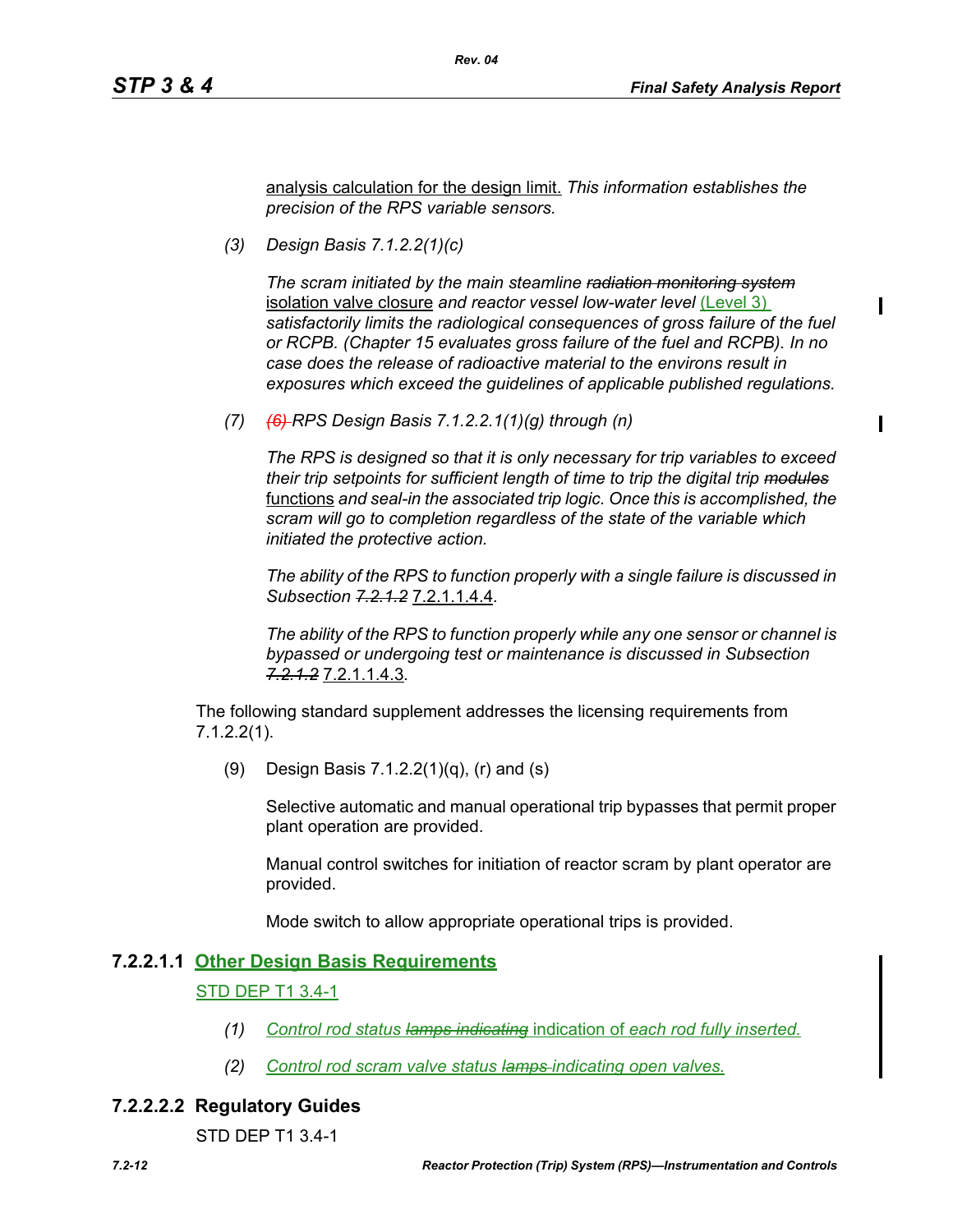## STD DEP 1.8-1

#### STD DEP Admin

*(3) Regulatory Guide 1.53—Application of the Single-Failure Criterion to Nuclear Power Plant Protection Systems.*

*Compliance with NRC Regulatory Guide 1.53 is met by specifying, designing, and constructing the Reactor Protection System to meet the single-failure criterion described in Section* 4.25.1 *of IEEE-*279603 *(*Criteria for ProtectionStandard Criteria for Safety *Systems for Nuclear Power Generating Stations) and IEEE-379 (Standard Application of the Single-Failure Criterion to Nuclear Power Generating Station Class 1E Systems). Redundant sensors are used and the logic is arranged to ensure that a failure in a sensing element of the decision logic or an actuator will not prevent protective action. Separated channels are employed so that a fault affecting one channel will not prevent the other channels from operating properly. A complete discussion of the RPS power supplies is presented in Subsection 7.2.1.1.*

*(4) Regulatory Guide 1.62—Manual Initiation of Protective Actions.*

*Manual initiation of reactor scram, once initiated, goes to completion as required by IEEE-*279603*, Section 4.16* Sections 5.2 and 7.3.

*(5) Regulatory Guide 1.75—Physical Independence of Electric Systems*

*The RPS complies with the criteria set forth in IEEE-279*603*, Paragraph 4.6*5.6*, and Regulatory Guide 1.75, which endorses IEEE-384. Class 1E circuits and Class 1E-associated circuits are identified and separated from redundant and non-Class 1E circuits. Isolation devices are provided in the design where an interface exists between redundant Class 1E divisions and between non-Class 1E and Class 1E or Class 1E-associated circuits. Independence and separation of safety-related systems is discussed in Subections 8.3.1.3 and 8.3.1.4* Subsection 8.3.3.6.2*.*

*Physical and electrical independence of the instrumentation devices of the system is provided by channel independence for sensors exposed to each process variable. Separate and independent raceways are routed from each device to the respective remote multiplexing units (RMUs)* I/O devices*. Each channel*division *has a separate and independent control room panel. Trip logic outputs are separated in the same manner as are the channels. Signals between redundant RPS divisions are electrically and physically isolated by Class 1E isolators or by fiber optic cables.*

## **7.2.2.2.3.1 IEEE-279603, ProtectionStandard Criteria for Safety Systems for Nuclear Power Generating Stations**

STD DEP T1 2.3-1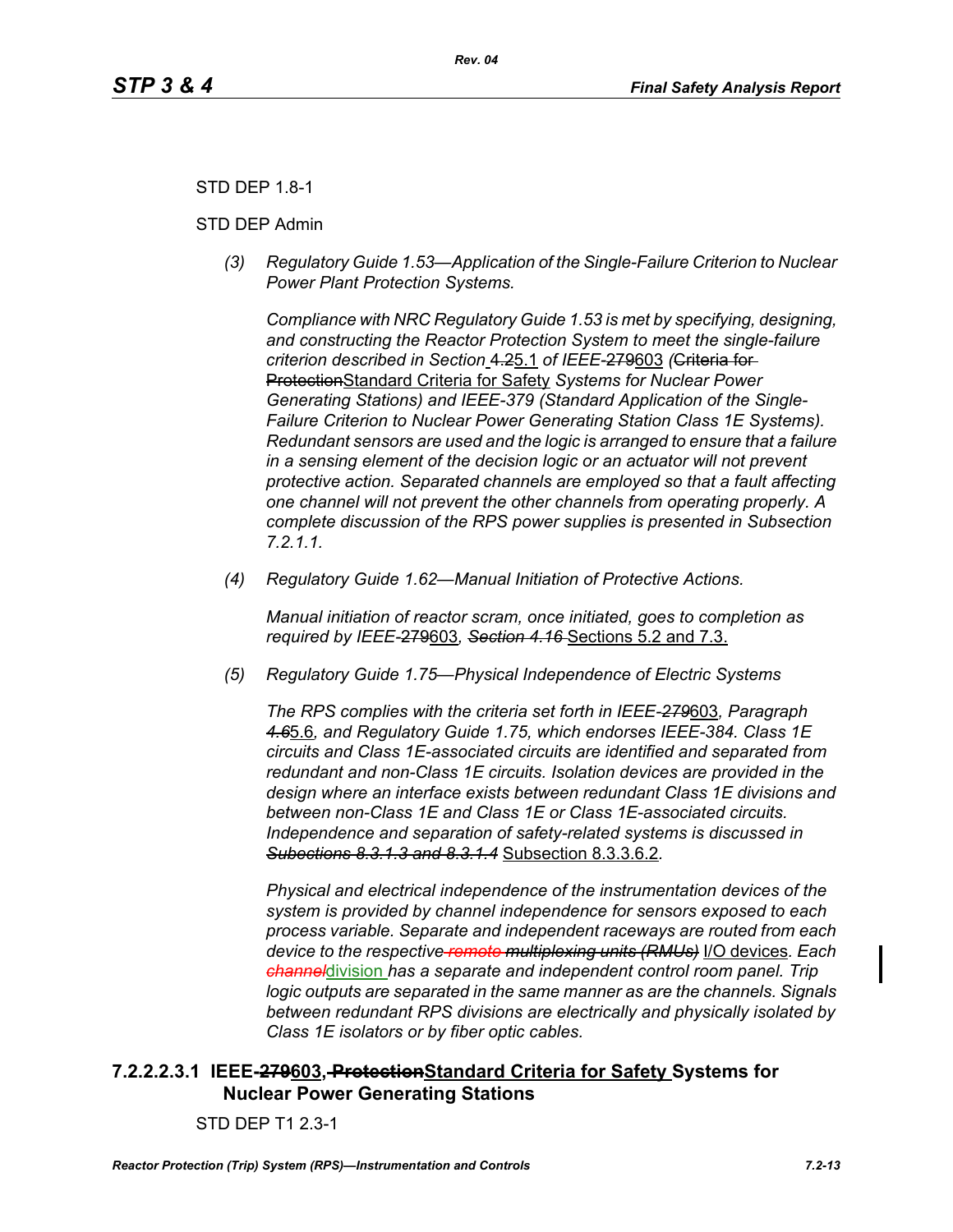STD DEP 1.8-1

STD DEP T1 3.4-1

STD DEP 7.6-1

#### STD DEP Admin

*The Reactor Protection (trip) System conforms to the requirements of this standard. The following is a detailed discussion of this conformance.*

*(1) General Functional Requirement (Paragraph 4.1*Section 5)

*Rev. 04*

- *(2) Single-Failure Criterion (Paragraph4.2*Section 5.1)
- *(3)* Quality of Components and Modules (*Paragraph 4.3*Section 5.3*)*
- *(4) Equipment Qualification (Paragraph 4.4*Section 5.4*)*
- *(5) Channel* System *Integrity (Paragraph 4.5*Section 5.5*)*
- *(6) Channel Independence (Paragraph 4.6*Section 5.6*)*
- *(7) Control and Protection System Interaction (Paragraph 4.7*Section 6.3*)*
- *(8) Derivation of System Inputs (Paragraph 4.8*Section 6.4*)*

*The following RPS trip variables are direct measures of a reactor overpressure condition, a reactor overpower condition, a gross fuel damage condition, or abnormal conditions within the reactor coolant pressure boundary:*

- *(a) Reactor vessel low water level* (Level 3) *trip*
- *(b) Main steamline high radiation trip* Not Used

*The turbine stop valve closure trip bypass and control valve fast closure trip operating bypass permit continued reactor operation at low-power levels when the turbine stop or control valves are closed. The selection of turbine first- stage pressure is an appropriate variable for permissive of this bypass function. In the power range of reactor operation, turbine first-stage pressure STP is essentially linear with increasing reactor power. Consequently, this variable provides the desired measurement of power level (i.e., whenever turbine first- stage pressure is below a*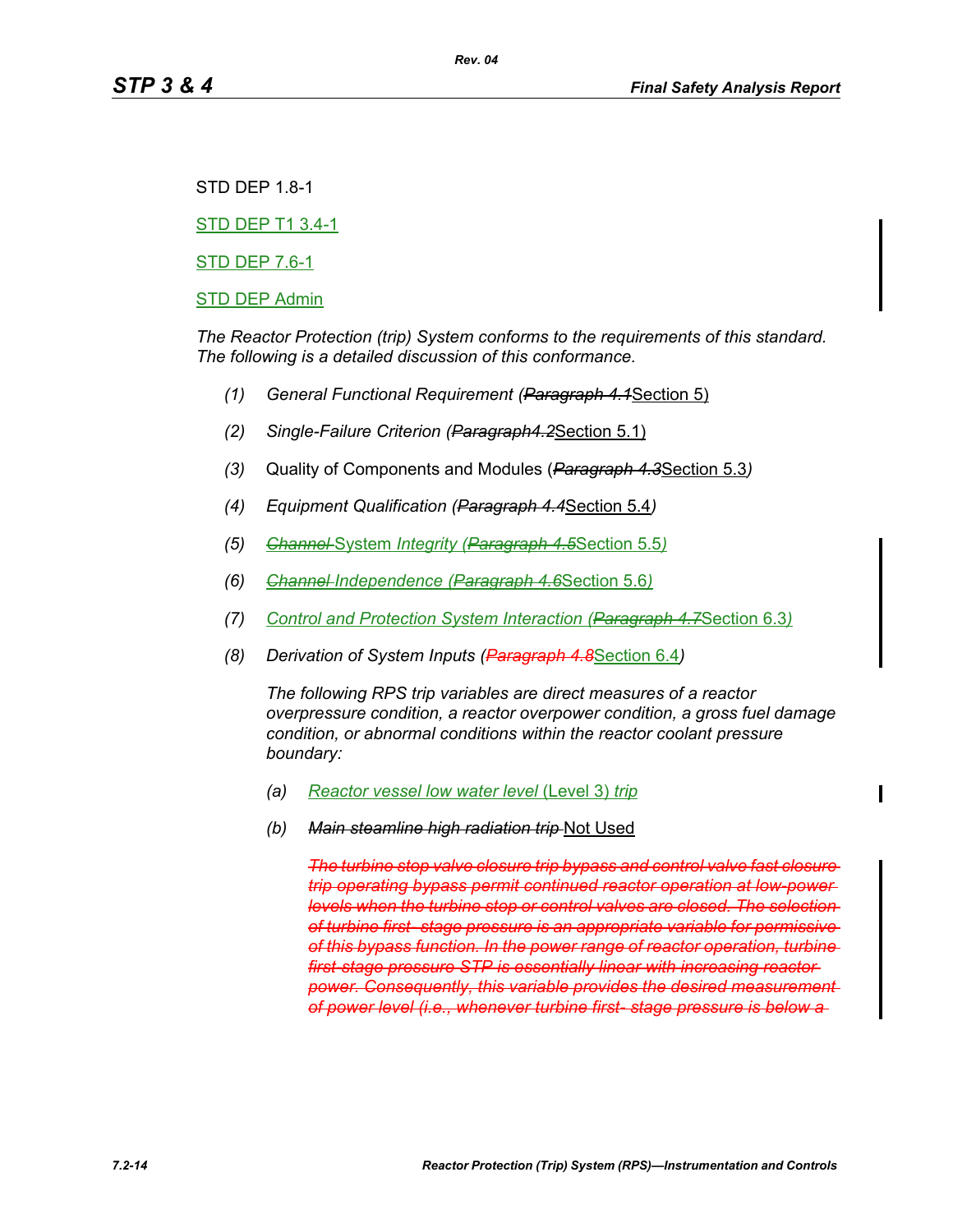*specified value, the valve closure trip signals are automatically bypassed).*

*(c) (c) Neutron monitoring (APRM) system trip*

*Rev. 04*

- *(i) Neutron flux trip*
- *(ii) Simulated thermal power*
- (iii) OPRM trip
- (iv) Reactor core flow rapid coastdown
- (v) APRM inoperative
- (vi) OPRM inoperative
- *(d) Neutron Monitoring (SRNM) System trip*
	- *(i) Neutron flux trip*
	- *(ii) Short neutron flux period*
	- *(iii) Channel*SRNM *inoperative*
- *(9) Capability for Sensor Checks (Paragraph 4.9*Section 5.7*)*
- *(10) Capability for Test and Calibration (Paragraph 4.10*Section 6.5*)*

*Most sensors have a provision for actual testing and calibration during reactor operation. The exceptions are defined as follows:*

- *(b)* Not Used *Testing of the main steamline high-radiation monitors can be performed during full power operation by cross-comparison of sensors. Calibration of the electronics portion of each channel can be performed during reactor operation by switching in a current source in place of the normal signal from the sensor. Calibration of the sensor itself can be performed during shutdown.*
- *(11) Channel Bypass or Removal from Operation (Paragraph 4.11*Section 6.7*)*
- *(12) Operating Bypasses (Paragraph 4.12*Section 6.6*)*

*The following RPS trip variables have no provision for an operating bypass:*

- *(a) Reactor vessel low water level* (Level 3) *trip*
- *(b) Main steamline high radiation trip* Not Used

*An operating bypass of the low RCS*CRD *accumulator charging pressure trip is provided in the control room for the operator to bypass the trip outputs*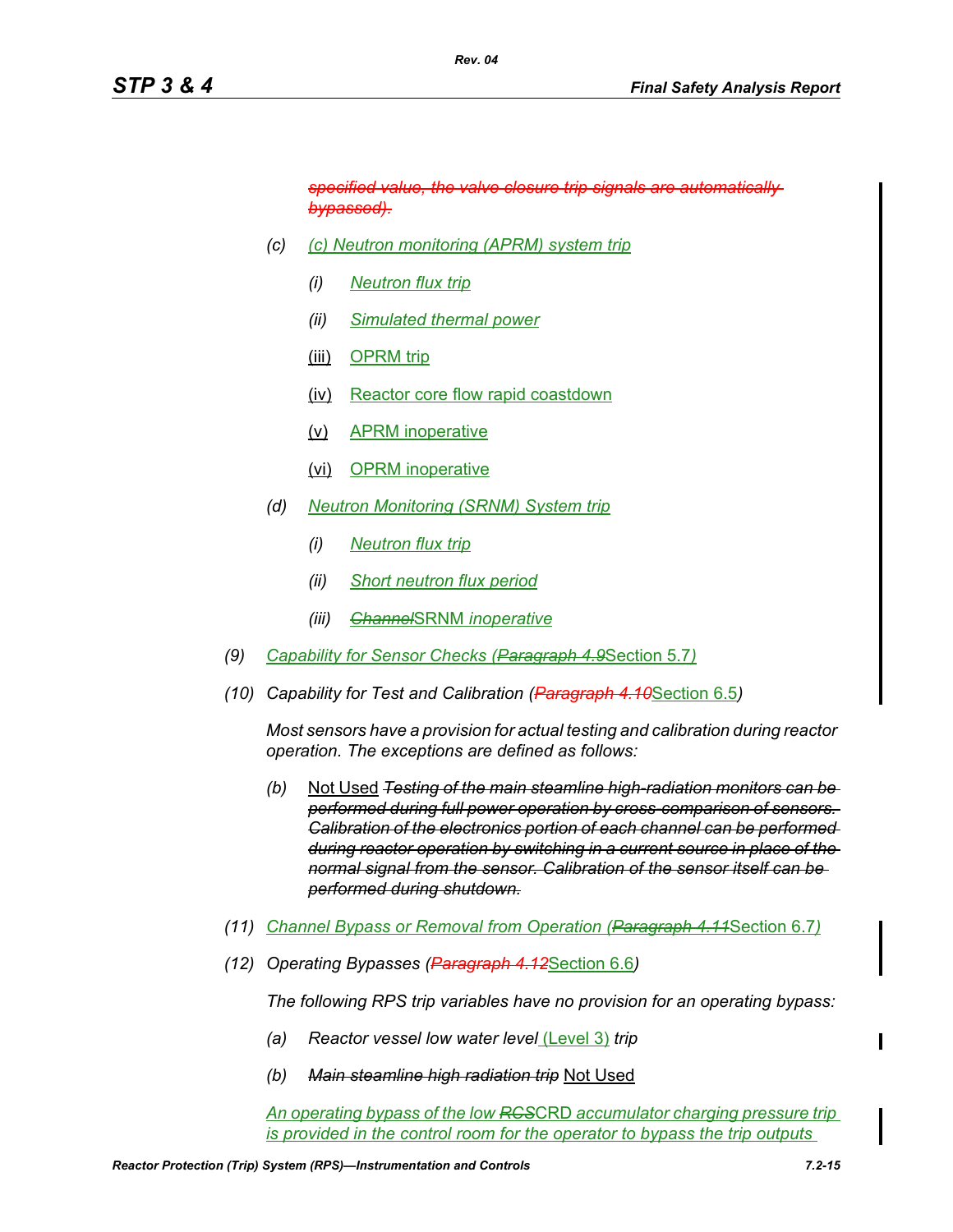*during SHUTDOWN and REFUEL modes of operation. Control of this bypass is achieved with bypass switches through administrative means. Its only purpose is to permit reset of the RPS following reactor scram because the low charging water pressure condition would persist until the scram valves are reclosed. The bypass is manually initiated and must be manually removed (via switches or placing the mode switch in STARTUP) to commence withdrawal of control rods after a reactor shutdown.*

- *(13) Indication of Bypasses (Paragraph 4.13*Section 5.8.3*)*
- *(14) Access to Means for Bypassing (Paragraph 4.14*Section 5.9*)*
- *(15) Multiple Setpoints (Paragraph 4.15*Section 6.8.2*)\**

*The trip setpoint of each SRNM channel is generally fixed. However, there is also the scram initiated by intermediate high neutron flux level corresponding to 5E + 5 counts per second. This is only activated in a noncoincidence scram mode by a switch in the RPS*NMS *SSLC cabinet. The conditions under which such trip is to be activated are included in plant operating procedures.*

- *(16) Completion of Protective Action Once it is Initiated (Paragraph 4.16*Section 7.3*)*
- *(17) Manual Actuation (Paragraph 4.17*Section 7.2*)*
- *(18) Access to Setpoint Adjustments, Calibration, and Test Points (Paragraph 4.18*Section 5.9*)*
- *(19) Identification of Protective Actions (Paragraph 4.19*Section 5.8.2*)*

*When any manual scram pushbutton is depressed, a main control room annunciation is initiated and a process computer system*PCF *record is produced to identify the tripped RPS trip logic.*

*Identification of the mode switch in shutdown position scram trip is provided by the process computer system*PCF *trip logic identification printout*record*, the mode switch in shutdown position annunciator, and all division trips.*

- *(20) Information Readout (Paragraph 4.20*Sections 5.8 and 5.14*)*
- *(21) System Repair (Paragraph 4.21*Section 5.10*)*
- *(22) Identification of Protection Systems (Paragraph 4.22*Section 5.11*)*

*The RPS logic is housed, along with that of the essential core cooling systems and the leak detection and isolation systems, in the* reactor trip and isolation system (RTIS) cabinets of *safety system logic and control (SSLC)*  system*cabinets. There are four distinct and separate cabinets in accordance with the four electrical divisions. Each division is uniquely identified by color code including cables and associated cables. The SSLC cabinets*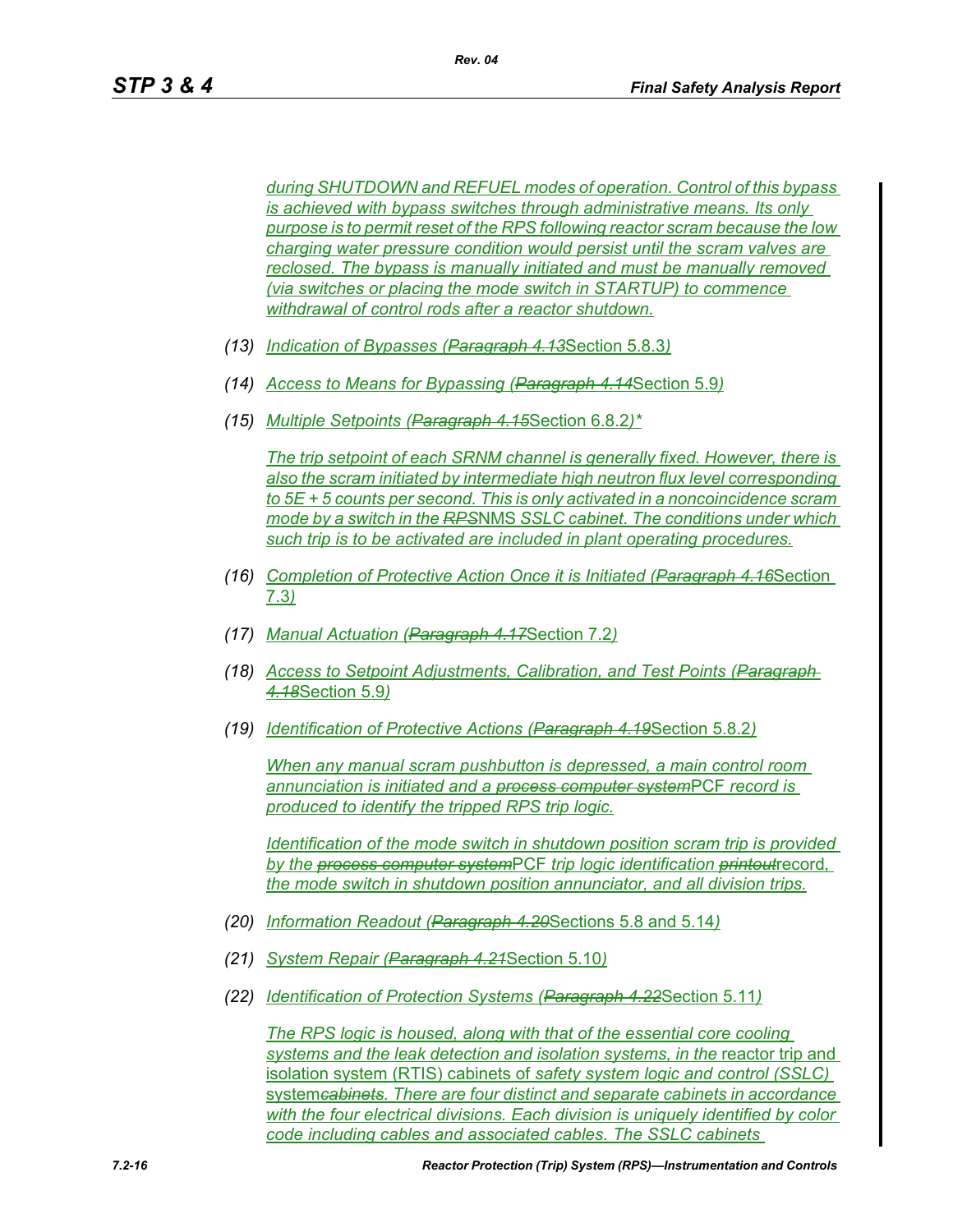*themselves are clearly marked with the words "Safety System Logic and Control*Reactor Trip and Isolation System*". Each of the component systems controls is clearly identified on the cabinets in accordance with their system grouping and labeling. Control room panels are identified by tags on the panels which indicate the function and identify the contained logic channels. Redundant racks are identified by the identification marker plates of instruments on the racks.*

## **7.2.2.2.4 Conformance to Branch Technical Positions**

STD DEP 1.8-1

STD DEP Admin

*(4) BTP-ICSB-26: Requirements for Reactor Protection System Anticipatory Trips*

*All hardware* components *used to provide trip signals to the RPS isare designed in accordance with IEEE-*279603 *and* isare *considered safety-related. This includes the sensors for turbine stop valve closure and turbine control valve fast closure even though these are located in the non-seismic Turbine Building. Since reactor high pressure and power trips are diverse to the turbine scram variables, locating the sensors in the turbine enclosure does not compromise the ability of the RPS to provide protection action when required.*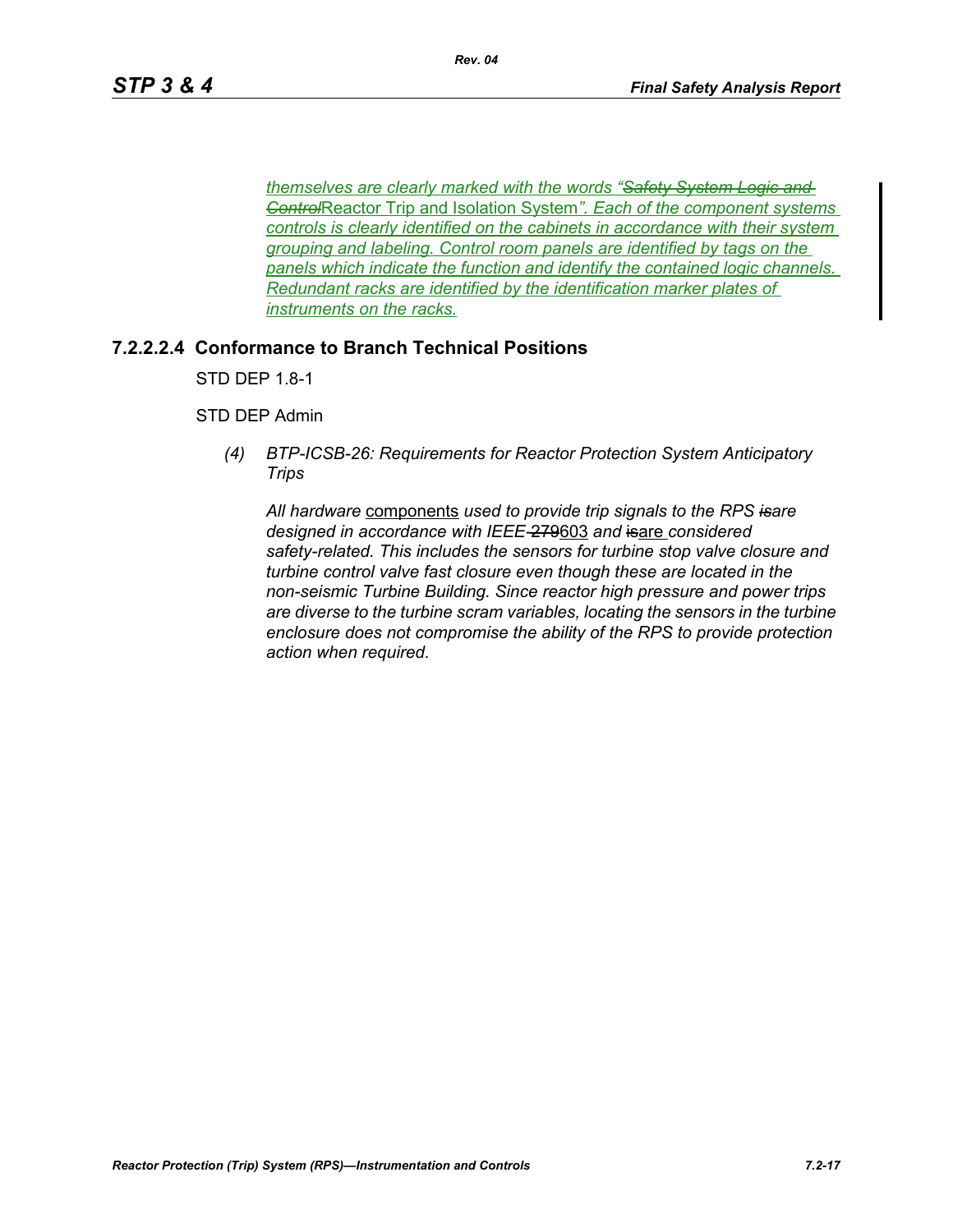| Reactor vessel<br>high pressure                                                            | 0 10.3 0 - 10.0 MPa G                | Pressure-<br>transmitter/trip<br>module    |
|--------------------------------------------------------------------------------------------|--------------------------------------|--------------------------------------------|
| Drywell high<br>pressure                                                                   | $0 - 0.036$ MPaG-15.0 - 30.0<br>kPaG | Pressure-<br>transmitter/trip<br>module    |
| Reactor vessel<br>low water<br>Level 3                                                     | 0 0.033 MPa G 0 - 1800<br>mm         | Level-<br>transmitter/trip<br>module       |
| Low charging pressure<br>to rod HCU<br>accumulatorsCRD<br>charging header<br>pressure High | 0 245.2 0 20.0 MPa G                 | Pressure<br>transmitter/<br>trip module    |
| Turbine stop<br>valve closure                                                              | Fully open<br>to<br>fully closed     | Position switch                            |
| Turbine control<br>valve fast closure                                                      | 0-10.98 MPa G                        | Pressure-<br>switch                        |
| Main steamline<br>isolation valve<br>closure                                               | Fully open<br>to<br>fully closed     | Position-<br>switch                        |
| <b>Neutron Monitoring</b><br>System                                                        | <b>APRM or SRNM</b><br>Trip/No Trip  | See Section 7.6                            |
| Main steamline<br>high radiation                                                           | $0.01 - 10^4$ mGy/h                  | <del>Gamma-</del><br>detector              |
| High suppression pool<br>temperature                                                       | 4 to 110°C0 to 150°C                 | Temperature-<br>transmitter/trip<br>module |
| Turbine first-stage<br>pressure                                                            | $0 - 6$ MPaG                         | Pressure-<br>transmitter/<br>trip module   |

## **Table 7.2-1 Reactor Protection System Instrumentation Specifications**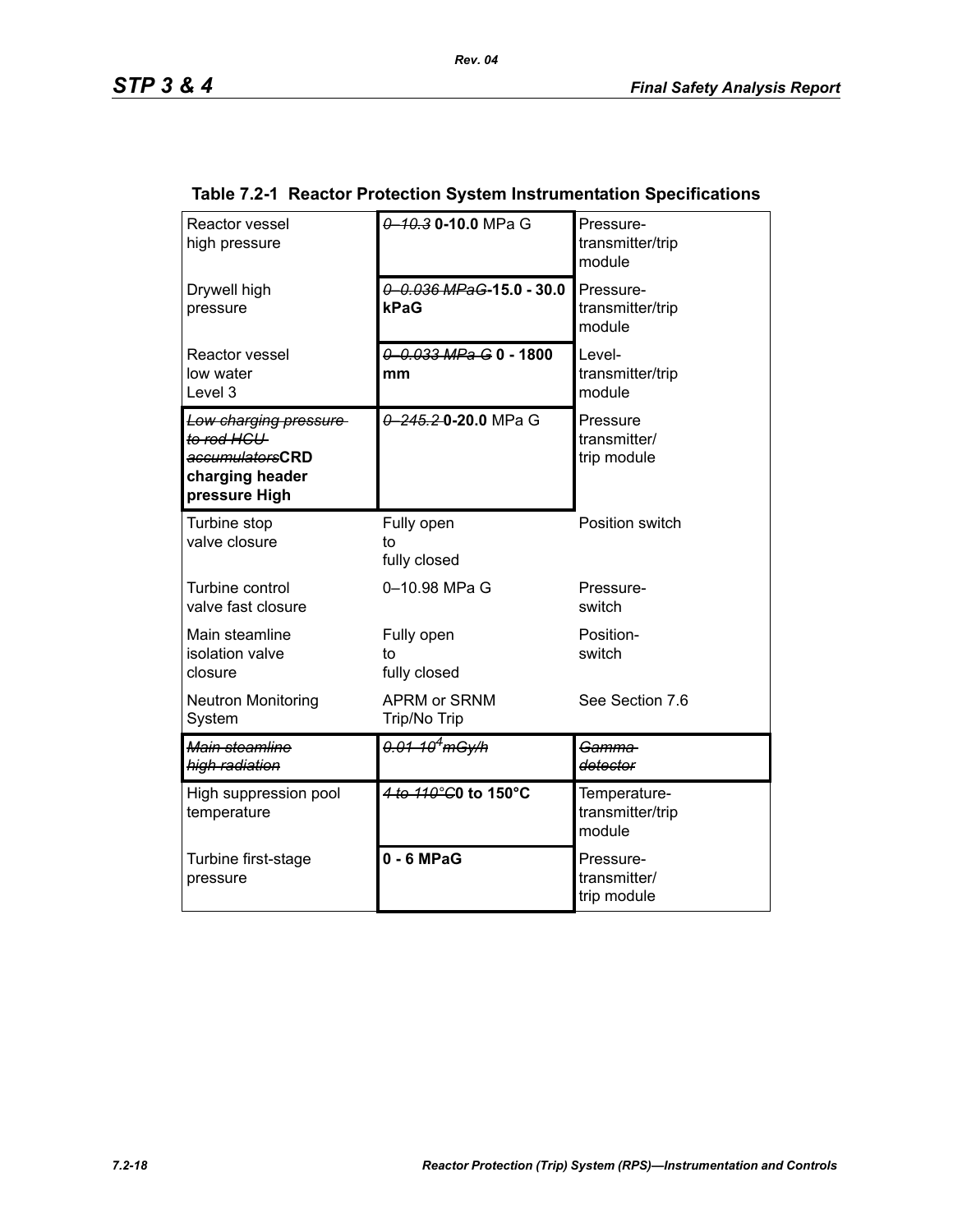$\blacksquare$ 

# **Table 7.2-2 Channels Required for Functional Performance of RPS**

| This table shows the number of sensors required for the functional performance of the<br>reactor protection system. |           |  |  |
|---------------------------------------------------------------------------------------------------------------------|-----------|--|--|
| <b>Channel Description</b>                                                                                          | # Sensors |  |  |
| Reactor vessel low level (Level 3)                                                                                  |           |  |  |
| Main steamline radiation                                                                                            |           |  |  |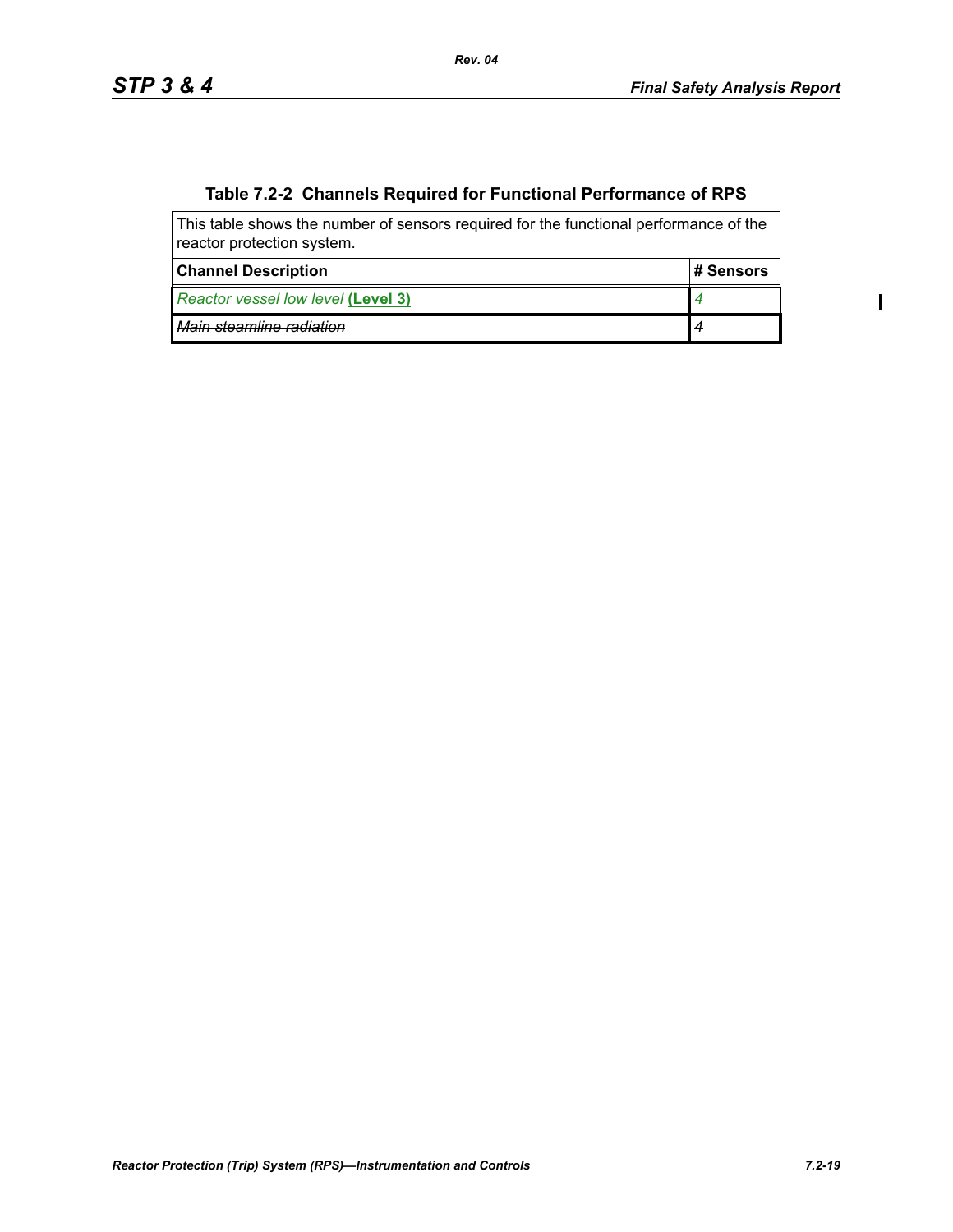



*STP 3 & 4*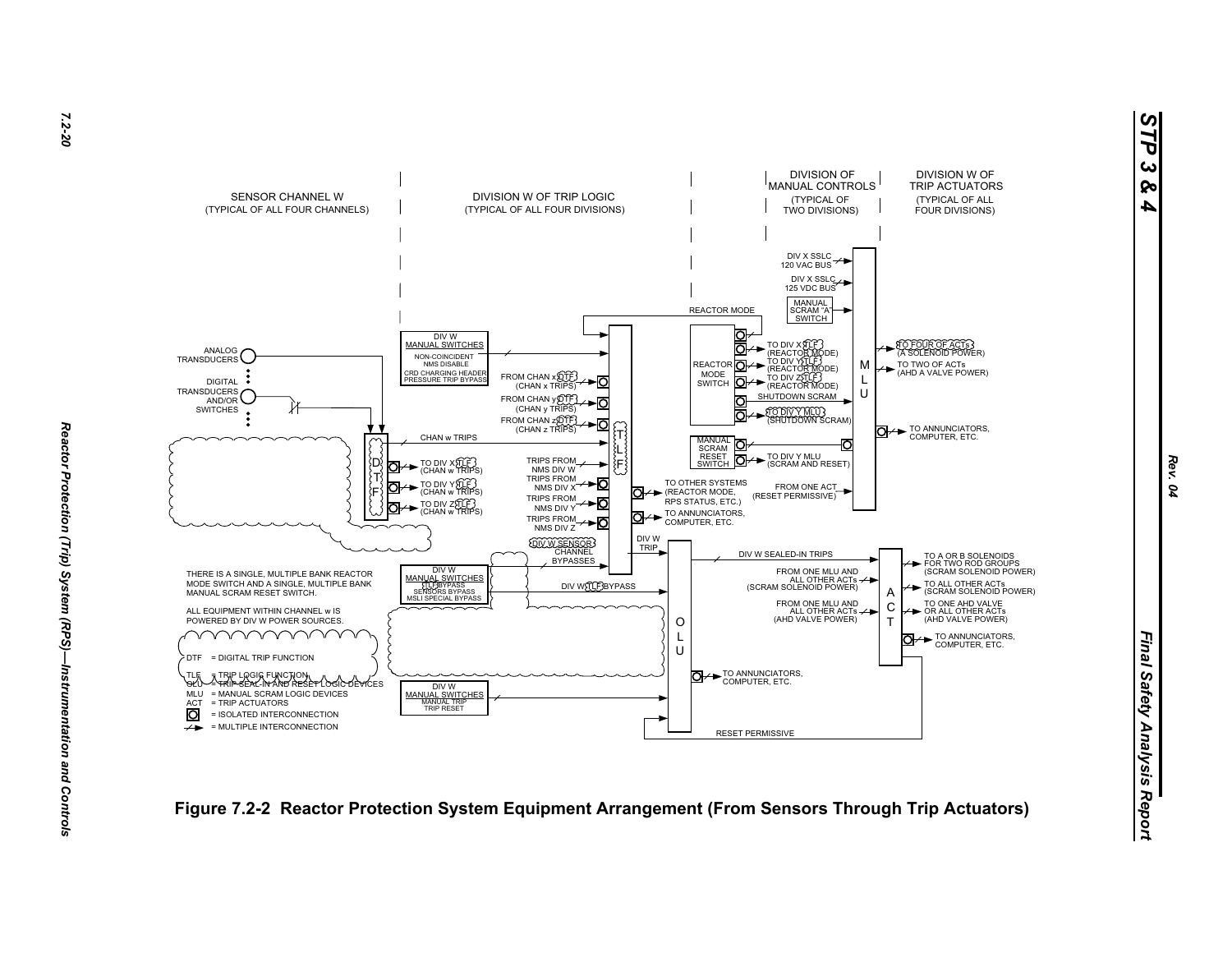

**Figure 7.2-6 Division 1 Trip Logic**